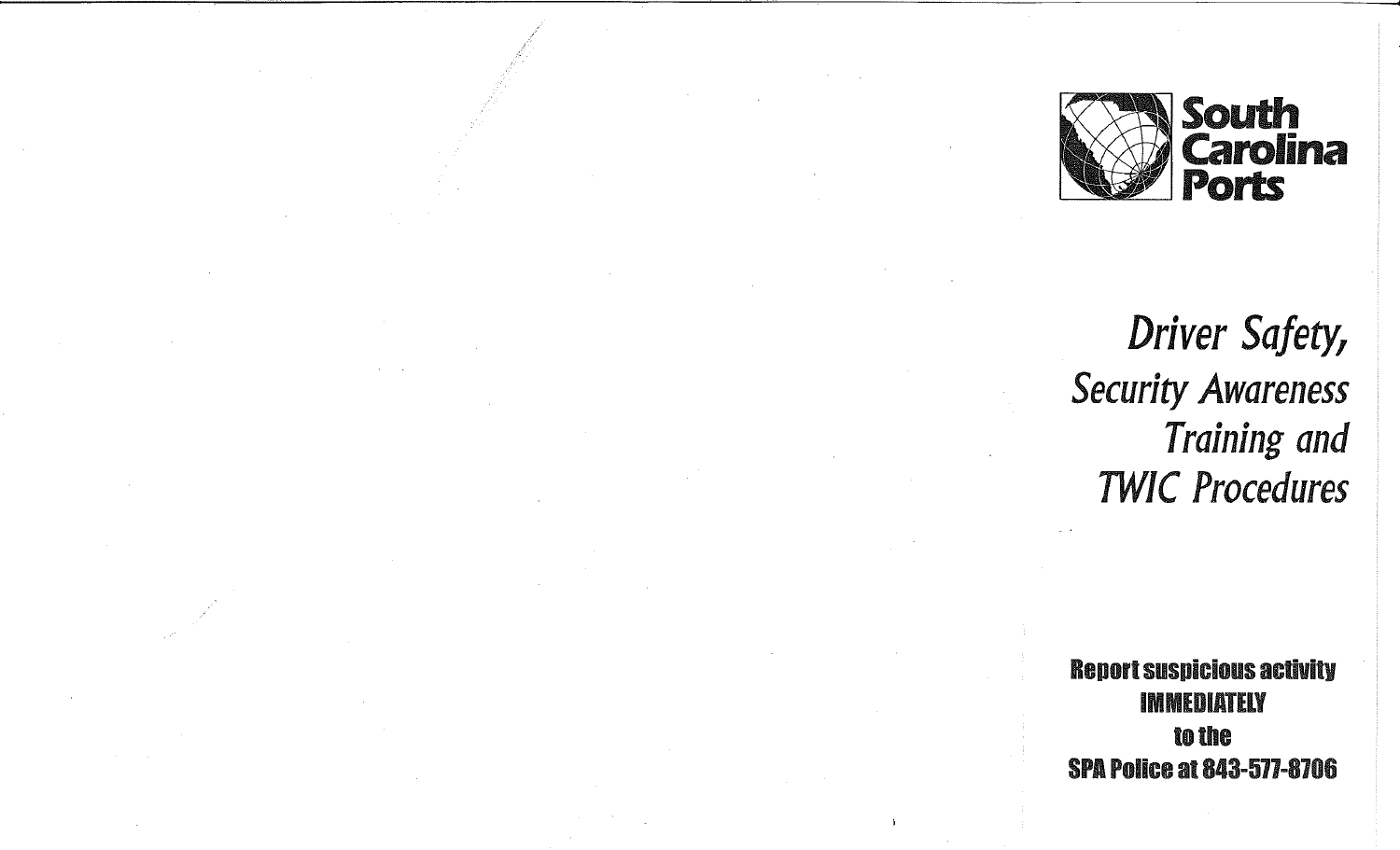#### Terminal Access and Transportation Worker Identification Credential (TWIC) Requirements:

TWIG is a federally mandated and issued biometric identification credential required for unescorted access to secure/restricted areas of MTSA regulated facilities. The United States Coast Guard (USCG) has enforcement oversight of the TWIG program and is tasked with ensuring that facilities comply with regulations and can issue fines for deficiencies. The SPA is dedicated to ensuring all federally mandated requirements are met and adhered to.

Access to terminals is for official verifiable business only. Public access is not permitted, no children, pets, or passengers not on official business are allowed. Individuals must possess and show to the gate officer both a valid (TWIG) and the SPA issued ID card to gain unescorted access to facilities. The possession of a TWIG and SPAID card is required for individuals who need routine access (5 times within a year) to SPA facilities in the course of their employment and due to the nature of their employment where TWIG escorting is not feasible.

Persons seeking access to SPA facilities that do not physically possess a TWIG; are not routinely employed on SPA facilities (5 times within a year); and have demonstrated a business need to enter SPA facilities; may request access to facilities as a visitor in advance with final approval to enter given by the SPA. Upon SPA approval to enter, may only enter SPA facilities with an SPA approved TWIG escort as a side-by-side companion. TWIG Escort Passes are required to be completed and signed for each escort and will be issued at the terminal.

#### TWIC Escort Training and Requirements:

(1) TWIG escorting means side-by-side accompaniment with continuous physical proximity and constant visual contact. The side-by-side escort requirement must not be compromised. One authorized TWIG holder may escort up to five non-TWIG approved visitors.

- (2) TWIG Escort will sign the TWIG Escort Pass when the escort begins and will keep a copy to refer to requirements and important contact numbers to notify Port Police if the escort has been compromised. The pass will be turned in at the gate when the escort is completed.
- (3) TWIG Escort is responsible for the actions of their visitors.
- (4) TWIG Escort must contact SPA Police immediately if he/she loses contact with his/her visitors or if the visitors engage in suspicious activity.
- (5) Any person who violates access control or TWIG escort procedures may be subject to prosecution and/or loss of terminal access privileges.

Industry stakeholders that qualify and are interested in applying for TWIG escort privileges for their direct employees may do so by completing the SGSPAapplication for TWIG Escort Approval. SPA Police will not be providing TWIG escort for stakeholder visitors.

#### Vehicle Decals and Temporary Parking Passes:

All vehicles authorized to enter SPA Terminals must obtain SPA parking decals and/or parking passes before entering. Decals are required for TWIG/SPAID card holders that have a need to drive their vehicle onto SPA facilities. There is an administrative fee for decals and you must show current proof of insurance. Decals expire annually.

Temporary Parking passes are approved on a case by case basis, for port users who require regular access for two weeks or less; and for contractors on projects of 6 months or less.

Applications for TWIG Escort Approval, Vehicle Decals, and SPA ID cards can be obtained by contacting SPA Dispatch at 577-8706 or go the SPA web site at www. and SPA ID cards can be obtained by contacting SPA<br>Dispatch at 577-8706 or go the SPA web site at <u>www.</u><br><u>port-of-charleston.com</u>.

#### Parking Enforcement:

Parking is prohibited on docks, aprons, ramps, railroad tracks, crane tracks, Rubber Tired Gantry Cranes (RTG) travel pads, truck loading zones, roadways blocking traffic flow or within 15 feet of a fire hydrant, and inside warehouses, unless designated by the Terminal Manager.

-----·----··

Parking in any area that is not designated as a parking space is prohibited.

Citations will be issued to all vehicles that are located outside the authorized area and/or not displaying decals, parking passes or TWIG escort passes. Citations are issued on a 24 hour basis. Payment and fines may be mailed to SPA Police Headquarters in the envelope provided or paid at the SPA Police Headquarters at 238 East Bay Street. SPA Police Officers are not allowed to accept payment for fines.

Drivers are expected to obey all traffic signs whether posted or painted on the pavement.

Speed limits are strictly enforced. Actual conditions may warrant lower speeds. SC Uniform Traffic Citations are issued at all SPA Terminals.

#### Incidents, Accidents and Injury Reporting:

All accidents, personal injuries, spills, and equipment failure/breakdown requiring service vehicles should be reported to the SPA Police immediately. SPA Police will investigate all accidents and injuries. Knowing where accidents and injuries are located on SPA terminals ensures that Emergency Response and Medical Services will be able to locate you and provide the necessary care quickly, instead of having to search SPA terminals to locate you.

Persons involved in accidents shall not leave the scene and vehicles should not be moved if possible prior to SPA Police investigation.

There is a \$5.00 charge for each accident report. The reports will be ready 5 business days from the date of the accident. To receive copies of accident reports, please contact Port Police Headquarters at (843) 577- 8706 between the hours of 7:30 to 3:30 Monday through Friday.

As in any community, the safety and protection of individuals is priority. The SPA Police will make every effort to maintain a safe environment for all that travel on SPA property. The SPA Police will enforce the laws of the State and the rules and regulations of the State Ports Authority.

# HELP MAKE OUR TERMINALS SAFER BY REPORTING ANY UNSAFE ACT TO THE SPA POLICE.

# WARTHER

All vehicles traveling on SPA property should use extreme caution and always be aware that large container handling equipment, forklifts, yard trucks and other industrial equipment are operating throughout container yards and adjacent to warehouses. Container lifting equipment has priority over all vehicle movement Vehicle operators must observe all equipment operation zones and yield the **Minibalavey** 

#### ALL ACCIDENTS MUST BE REPORTED TO THE PORT POLICE

### SPA Police Headquarters (843) 577-8706 (24 hours a day)

| <b>Union Pier Terminal</b>               | (843) 577-8653 |
|------------------------------------------|----------------|
| Columbus Street Terminal (843) 577-8650  |                |
| North Charleston Terminal (843) 745-6513 |                |
| Veteran's Terminal                       | (843) 745-6541 |
| Wando Welch Terminal                     | (843) 856-7001 |
| Georgetown Terminal                      | (843) 527-4476 |